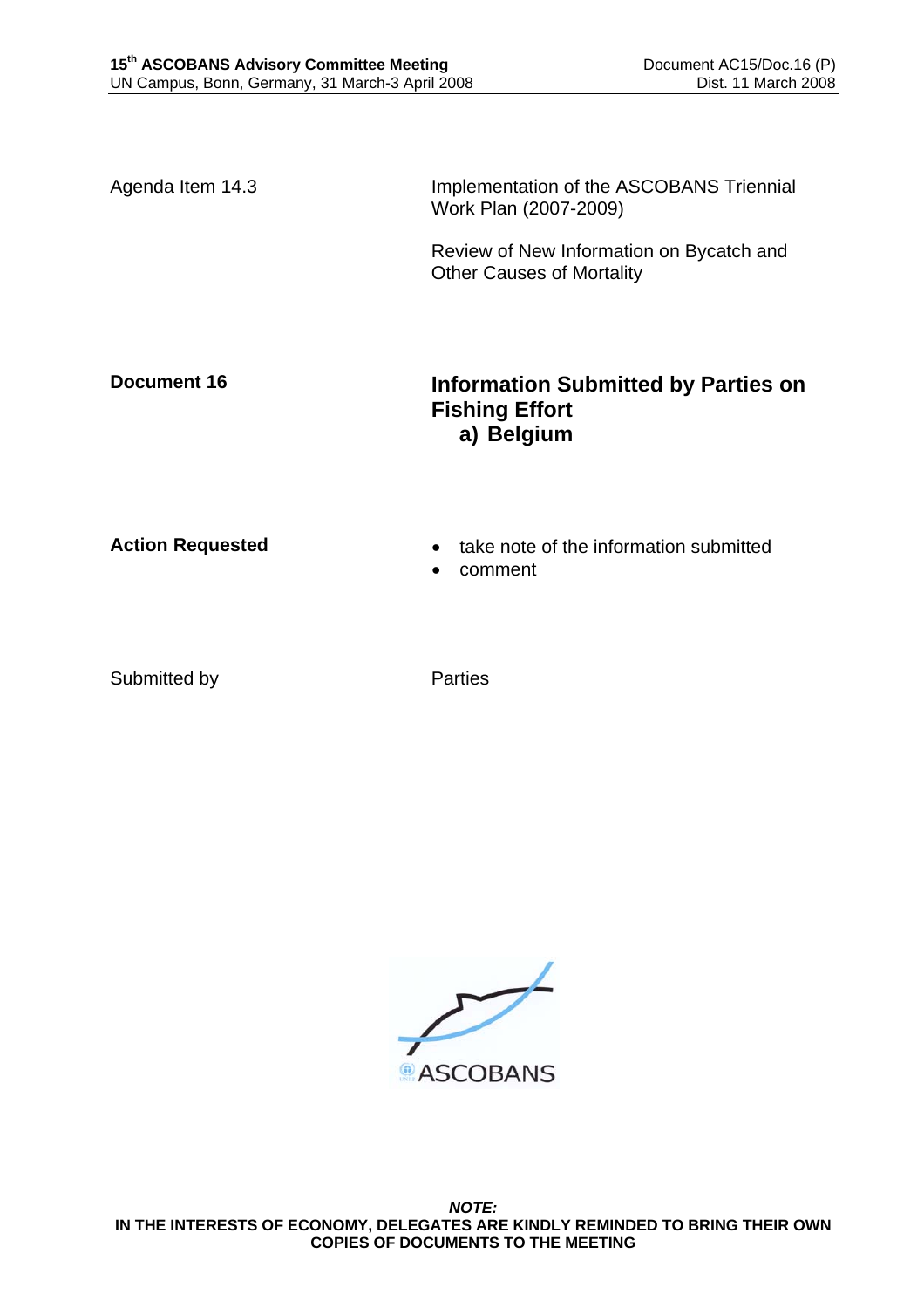### **Secretariat's Note**

Attached is, as separate documents in order to minimise the need for revisions, the information submitted by Parties on fishing effort in relevant fisheries, as submitted by the ASCOBANS Parties.